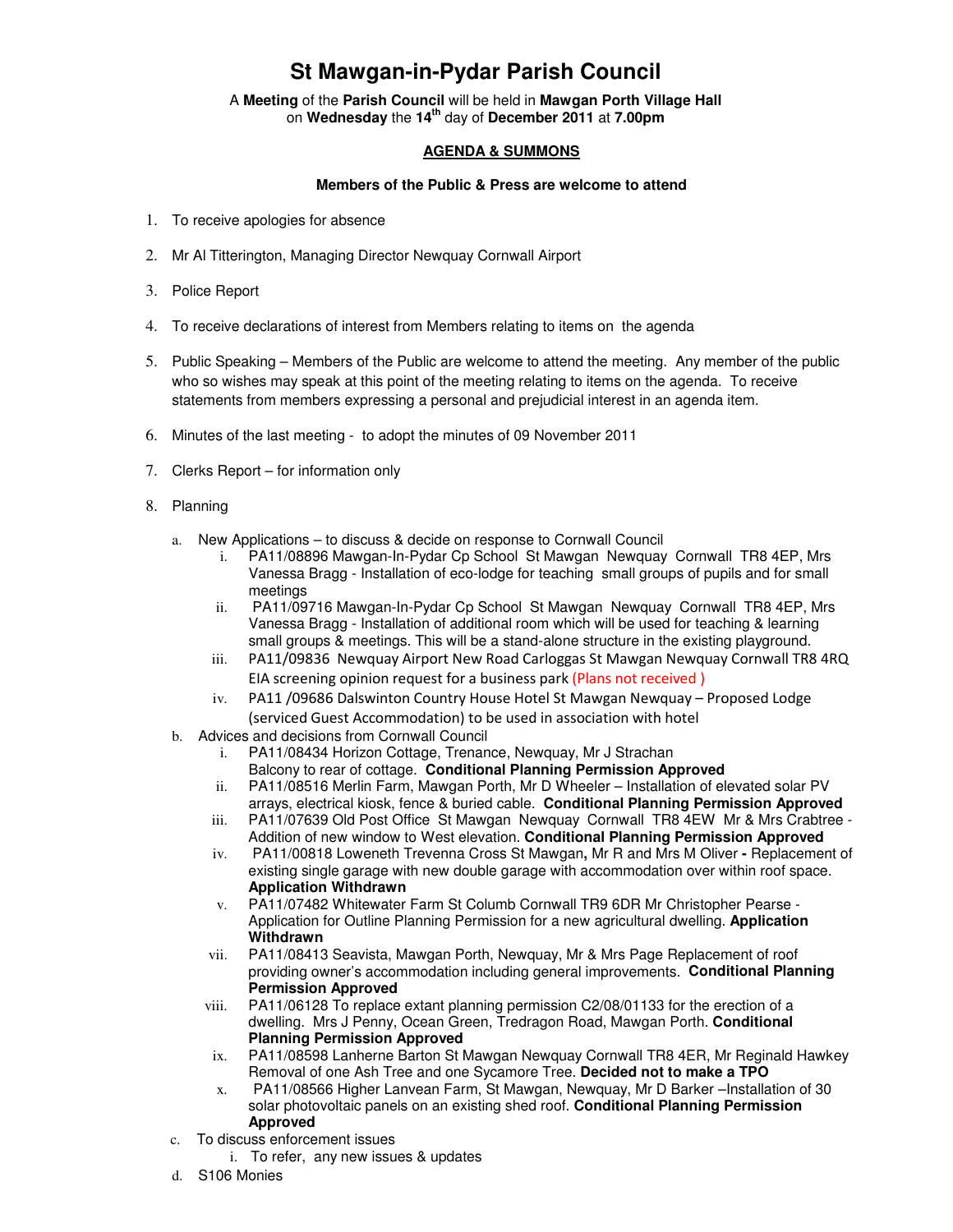- i. Moonrakers & White Lodge Response from Environment Manager CC
- ii. Denzell Downs Wind Farm Update
- 9. The Newquay & St Columb Community Network Forum Agenda 06 December circulated.
- 10. Public Convenience Review
- 11. Amenity Area
	- a. Working Group Report None Received
	- b. New shed at Burial Ground
	- c. Leaning Headstone B117 K B Dennis
	- d. Symbol on Headstone AM Chadwick B111
	- e. Request for additional inscription MC Searle
	- f. The burial of the Late Kevin Joseph Grinnell is to take place on Friday 09 December 2011
	- g. Repairs to Roundabout Quote from Taylor Made
	- h. Overhanging trees at Tolcarne Road
	- i. Overhanging tree limbs at playing field
- 12. Beach & Environment
	- a. Working Group Report None received
- 13. Transport & Rights of Way
	- a. Working Group Report –None received
	- b. Bus Route 556 discontinuation
	- c. Beach exit opposite Valley Road
	- d. Sunken drain at Watergate Hill
- 14. Other Reports to receive reports from meetings for information
	- a. SITA Cornwall Trust & East Cornwall Local Action Group Event 18th Nov. 2011 Wadebridge – Report circulated
- 15. Diamond Jubilee Funding
- 16. Accounts
	- a. To approve payment of accounts
- 17. Precept- To set precept for 2012-2013 Documents circulated
- 18. Correspondence for information All circulated
	- a. CALC The Week 47& 48 –
	- b. CRCC- Invite to Cornwall Playing Fields Association AGM 23 Nov 11
	- c. DEFRA Bathing Water Quality Results 2011
	- d. CC Xmas & New Year Waste & Recycling Collections Posters on main boards
	- e. CC- Link Workshops Liskeard 08 December